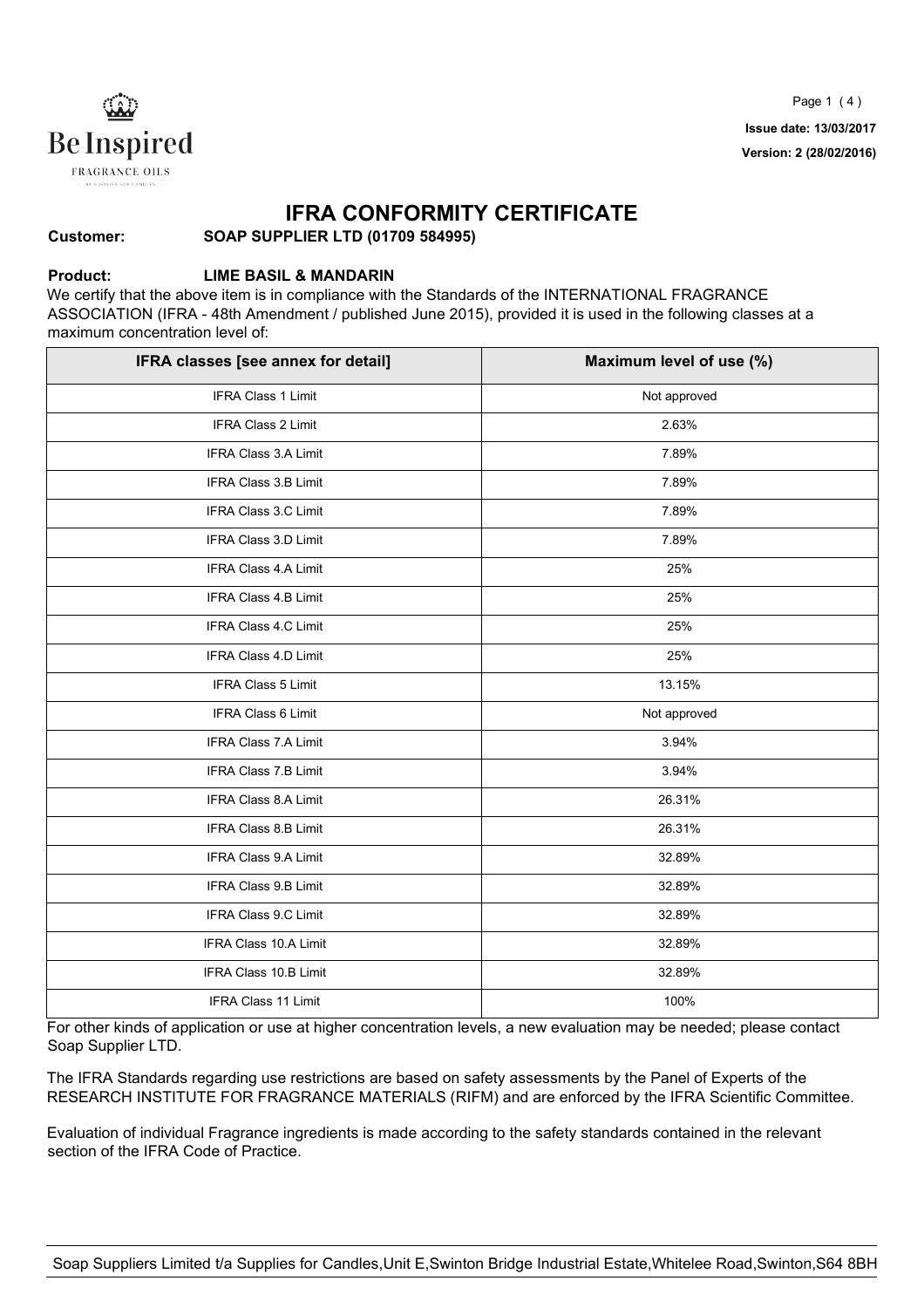

Page 2 ( 4 ) **Issue date: 13/03/2017 Version: 2 (28/02/2016)**

## **IFRA CONFORMITY CERTIFICATE**

It is the ultimate responsibility of our customer to ensure the safety of the final product (containing this fragrance) by further testing if need be.

**Regulatory Affairs Department**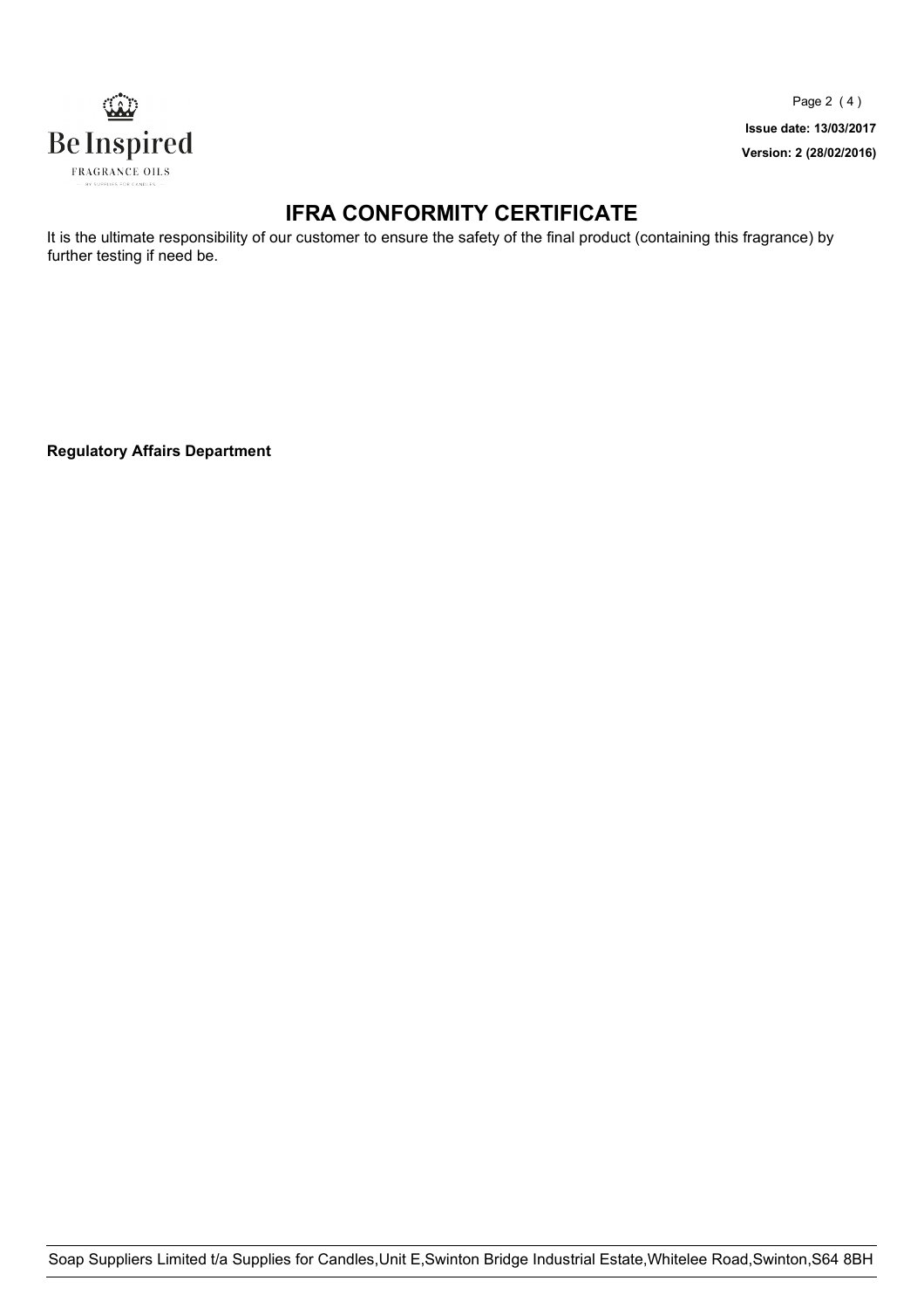

# **IFRA CONFORMITY CERTIFICATE**

**ANNEX: Definition of IFRA Classes**

| <b>Finished product types</b>                                                                                                                                                                                                                                                                                                                                                                                                                                                                                                                                                                                | <b>IFRA class</b>           |  |
|--------------------------------------------------------------------------------------------------------------------------------------------------------------------------------------------------------------------------------------------------------------------------------------------------------------------------------------------------------------------------------------------------------------------------------------------------------------------------------------------------------------------------------------------------------------------------------------------------------------|-----------------------------|--|
| Lip Products of all types (solid and liquid lipsticks, balms, clear or colored, etc.); Children's Toys                                                                                                                                                                                                                                                                                                                                                                                                                                                                                                       | <b>IFRA Class 1 Limit</b>   |  |
| Deodorant and Antiperspirant Products of all types including any product with intended or reasonably<br>foreseeable use on the axillae or labelled as such (spray, stick, roll-on, under-arm, deo-cologne and body<br>spray, etc.); Nose pore strips; Fragranced Bracelets                                                                                                                                                                                                                                                                                                                                   | <b>IFRA Class 2 Limit</b>   |  |
| Hydroalcoholic Products Applied To Recently Shaved Skin (includes After Shave) (Edt range)                                                                                                                                                                                                                                                                                                                                                                                                                                                                                                                   | <b>IFRA Class 3.A Limit</b> |  |
| Hydroalcoholic Products Applied To Recently Shaved Skin (includes After Shave) (Fine fragrance range)                                                                                                                                                                                                                                                                                                                                                                                                                                                                                                        | <b>IFRA Class 3.B Limit</b> |  |
| Eye Products of all types (eye shadow, mascara, eyeliner, eye make-up, etc.) including eye care; Men's<br>Facial Creams and Balms; Baby Creams, Lotions, Oils; Body Paint for Children                                                                                                                                                                                                                                                                                                                                                                                                                       | <b>IFRA Class 3.C Limit</b> |  |
| Tampons                                                                                                                                                                                                                                                                                                                                                                                                                                                                                                                                                                                                      | <b>IFRA Class 3.D Limit</b> |  |
| Hydroalcoholic Products applied to unshaved skin (includes aqueous based, alcoholic based and<br>hydroalcoholic) like Cologne, eau de cologne, Eau de Parfum or Parfum (Edt range); Ingredients of Perfume<br>Kits; Scent Pads, Foil packs; Scent Strips for hydroalcoholic products                                                                                                                                                                                                                                                                                                                         | <b>IFRA Class 4.A Limit</b> |  |
| Hydroalcoholic Products applied to unshaved skin (includes aqueous based, alcoholic based and<br>hydroalcoholic) like Cologne, eau de cologne, Eau de Parfum or Parfum (Fine fragrance range)                                                                                                                                                                                                                                                                                                                                                                                                                | IFRA Class 4.B Limit        |  |
| Hair Styling Aids Sprays of all types (pumps, aerosol sprays, etc.); Body Creams, Oils, Lotions of all types<br>(except baby creams, lotions and oils); Body sprays (including Body Mist) with no intended or reasonably<br>foreseeable use on the axillae; Fragrance Compounds for Cosmetic Kits; Foot Care Products; Hair<br>deodorant; Body Paint (except those for children)                                                                                                                                                                                                                             | <b>IFRA Class 4.C Limit</b> |  |
| Fragrancing Cream; Solid perfumes                                                                                                                                                                                                                                                                                                                                                                                                                                                                                                                                                                            | <b>IFRA Class 4.D Limit</b> |  |
| Women's Facial Creams/Facial Make-up; Hand Cream; Hand sanitizers; Facial Masks; Baby Powder and<br>Talc; Hair Permanent and other hair chemical treatments (e.g. relaxers) but not hair dyes; Wipes or<br>Refreshing Tissues for Face, Neck, Hands, Body; Dry Shampoo or Waterless Shampoo                                                                                                                                                                                                                                                                                                                  | <b>IFRA Class 5 Limit</b>   |  |
| Mouthwash, including Breath Sprays; Toothpaste                                                                                                                                                                                                                                                                                                                                                                                                                                                                                                                                                               | IFRA Class 6 Limit          |  |
| Intimate Wipes; Baby Wipes                                                                                                                                                                                                                                                                                                                                                                                                                                                                                                                                                                                   | IFRA Class 7.A Limit        |  |
| Insect Repellent (intended to be applied to the skin)                                                                                                                                                                                                                                                                                                                                                                                                                                                                                                                                                        | <b>IFRA Class 7.B Limit</b> |  |
| Make-up Removers of all types (not including face cleansers); Hair Styling Aids Non-Spray of all types<br>(mousse, gels, leave-in conditioners, etc.); Nail Care; Powders and talcs, all types (except baby powders<br>and talcs)                                                                                                                                                                                                                                                                                                                                                                            | IFRA Class 8.A Limit        |  |
| <b>Hair Dyes</b>                                                                                                                                                                                                                                                                                                                                                                                                                                                                                                                                                                                             | IFRA Class 8.B Limit        |  |
| Conditioner (Rinse-Off); Liquid Soap; Shampoos of all types (including baby shampoos); Face Cleansers of<br>all types (washes, gels, scrubs, etc.); Shaving Creams of all types (stick, gels, foams, etc.); All Depilatories<br>(including waxes for mechanical hair removal); Body Washes of all types (including baby washes) and<br>Shower Gels of all types; Bar Soap (Toilet Soap); Bath Gels, Foams, Mousses, Salts, Oils and Other<br>Products added to bathwater                                                                                                                                     | IFRA Class 9.A Limit        |  |
| Feminine hygiene - pads, liners; Toilet paper; Wheat bags                                                                                                                                                                                                                                                                                                                                                                                                                                                                                                                                                    | IFRA Class 9.B Limit        |  |
| Facial tissues; Napkins; Paper towels; Other Aerosols (including air freshener sprays and air freshener<br>pump sprays, but not including deodorants/antiperspirants, hair styling aids sprays); Fragranced Face<br>Masks (not intended to be used as medical device)                                                                                                                                                                                                                                                                                                                                        | IFRA Class 9.C Limit        |  |
| Handwash Laundry Detergents of all types including concentrates; Fabric Softeners of all types including<br>fabric softener sheets; Household Cleaning Products, Other Types (fabric cleaners, soft surface cleaners,<br>carpet cleaners, etc.); Machine Wash Laundry Detergents (liquids, powders, tablets, etc.) including laundry<br>bleach and concentrates; Hand Dishwashing Detergent including concentrates; Hard Surface Cleaners of all<br>types (bathroom and kitchen cleansers, furniture polish, etc.); Shampoos for pets; Dry cleaning kits;<br>Scented gloves, socks, tights with moisturizers | IFRA Class 10.A Limit       |  |
| Diapers; Toilet seat wipes                                                                                                                                                                                                                                                                                                                                                                                                                                                                                                                                                                                   | IFRA Class 10.B Limit       |  |